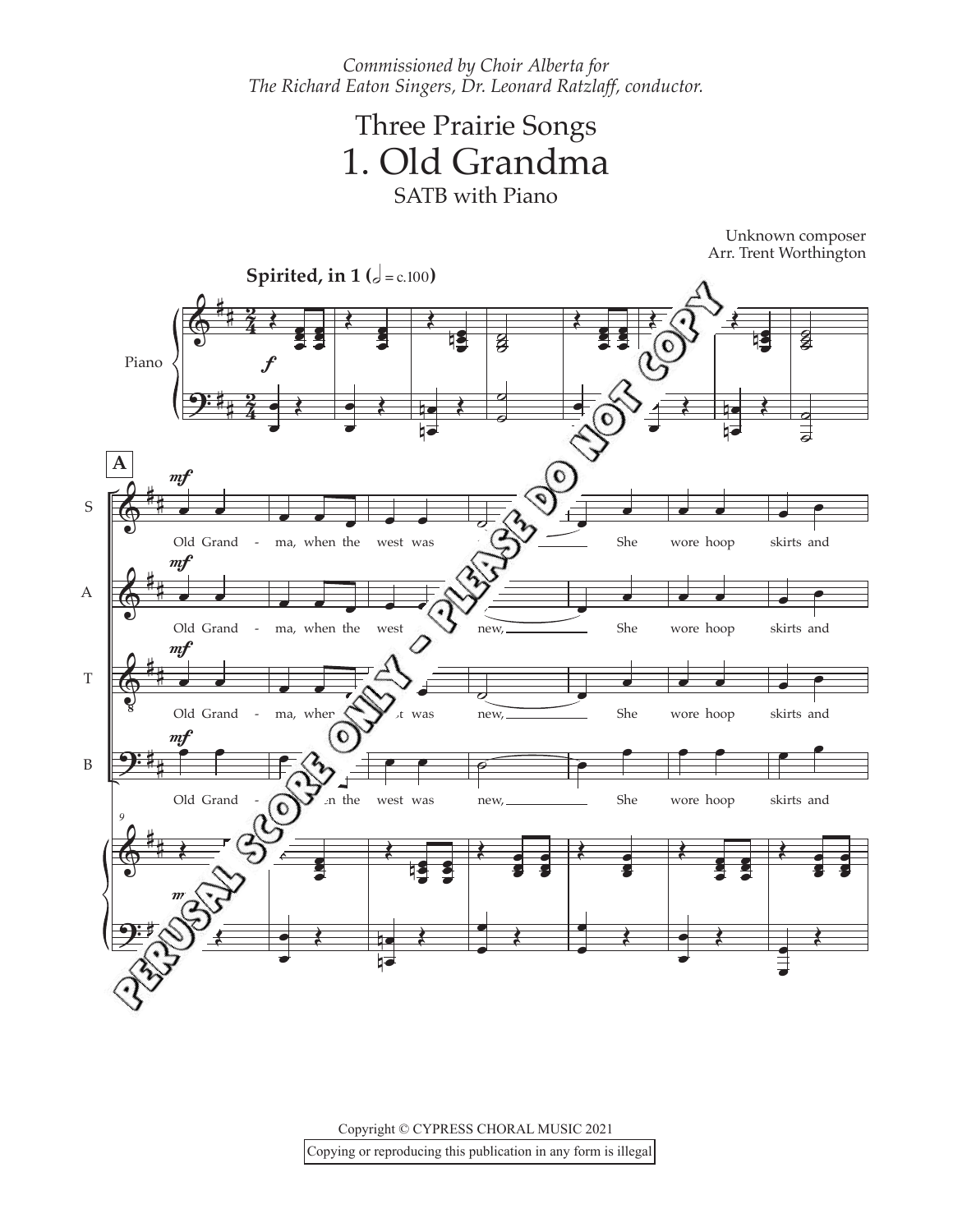Old Grandma

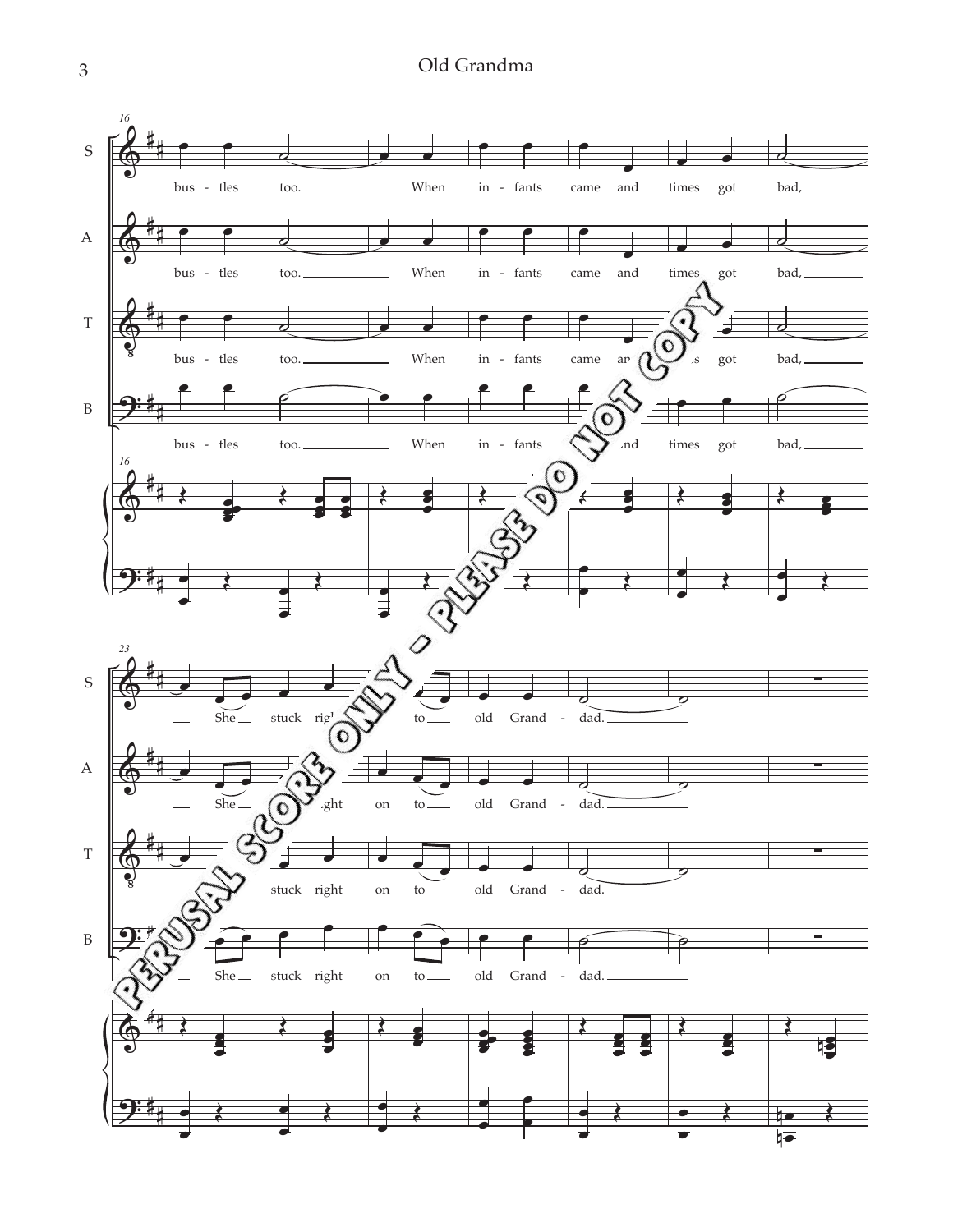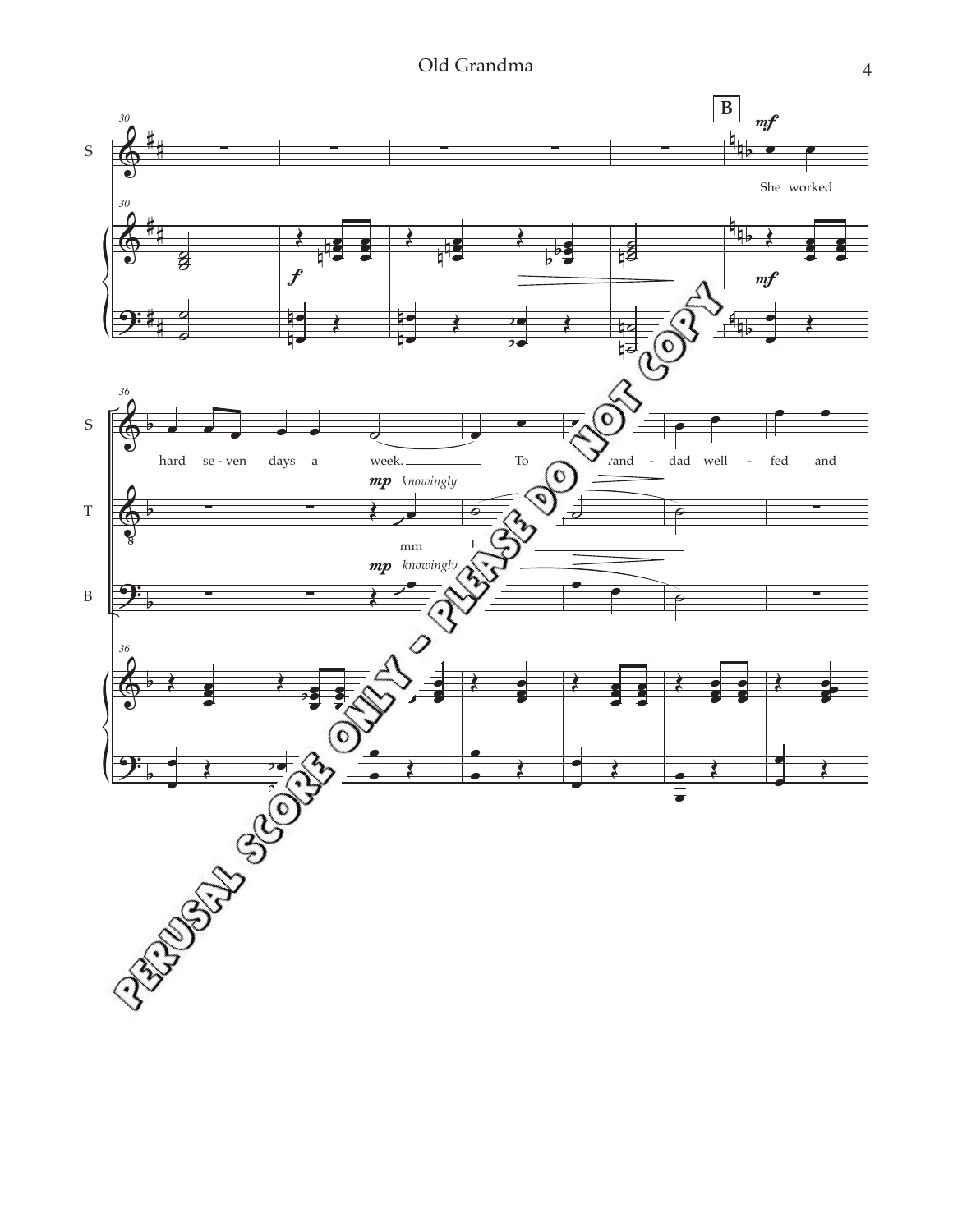5 Old Grandma

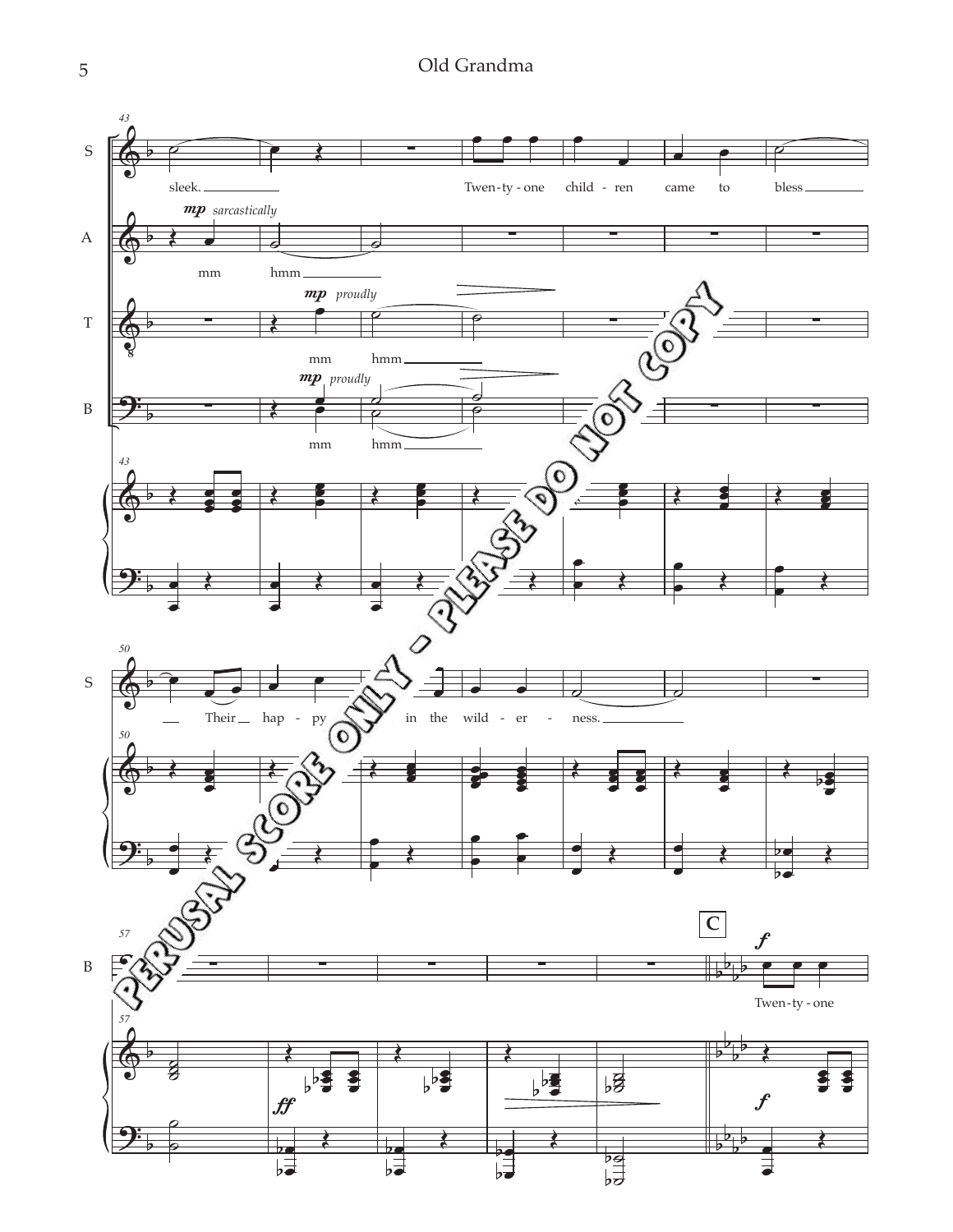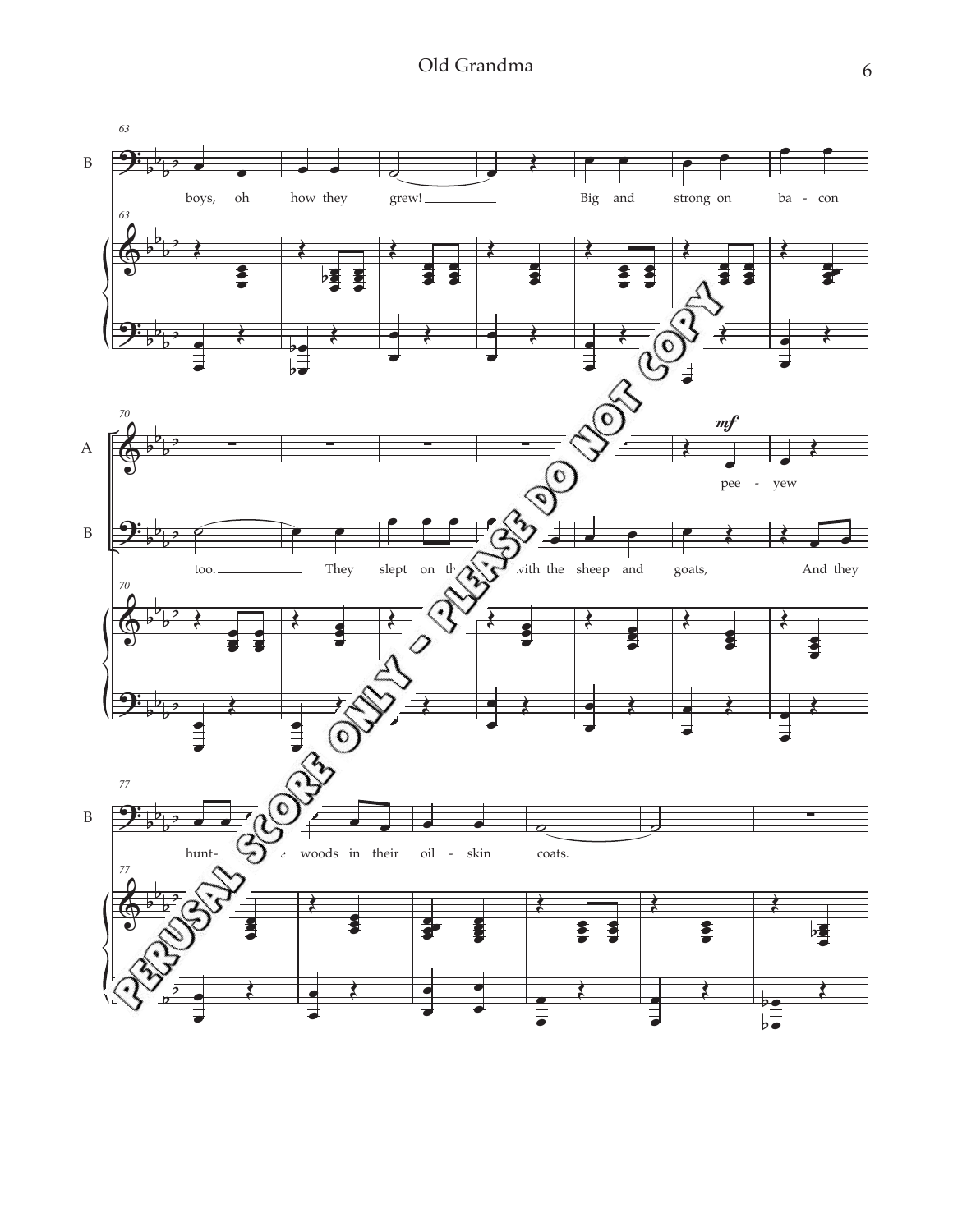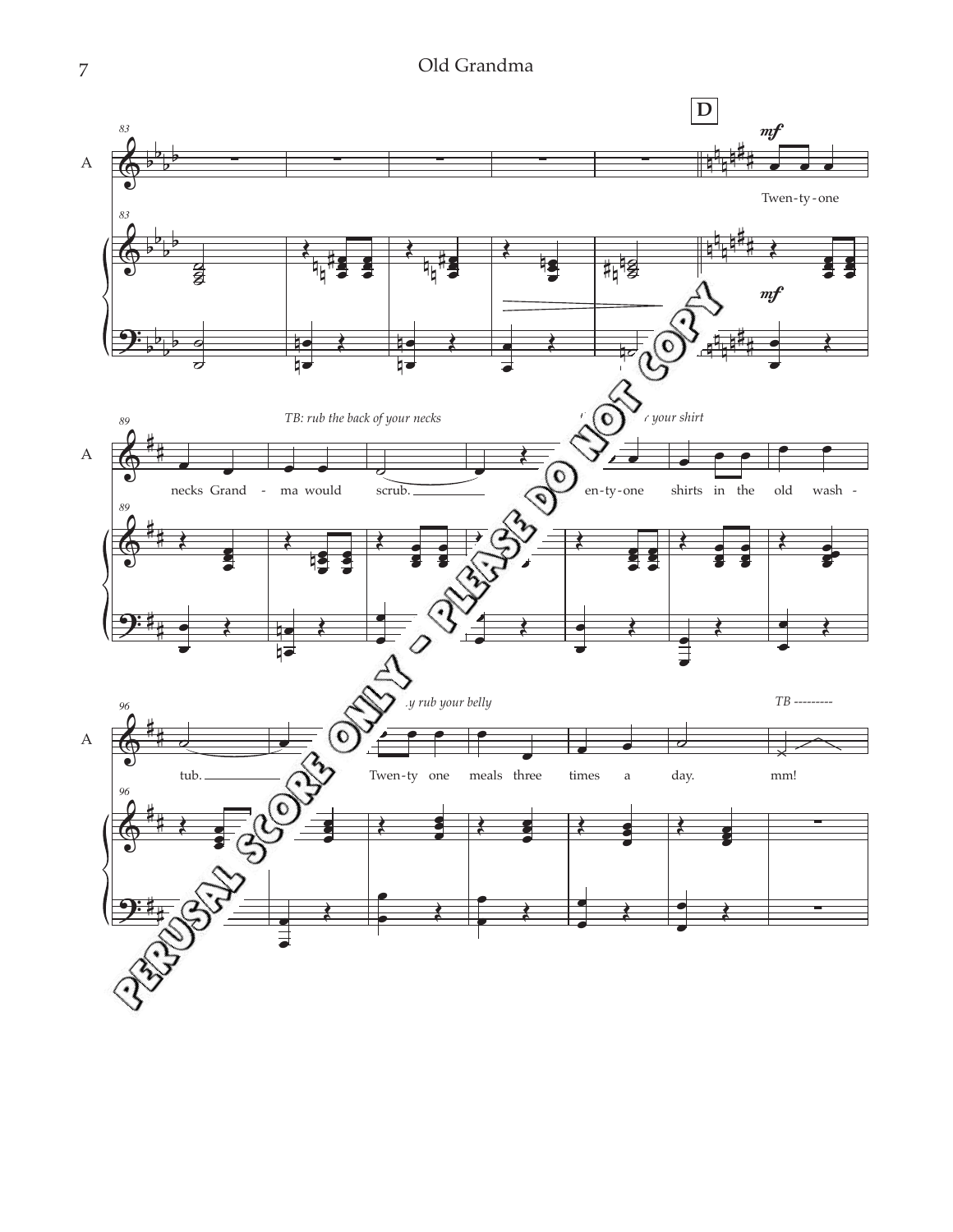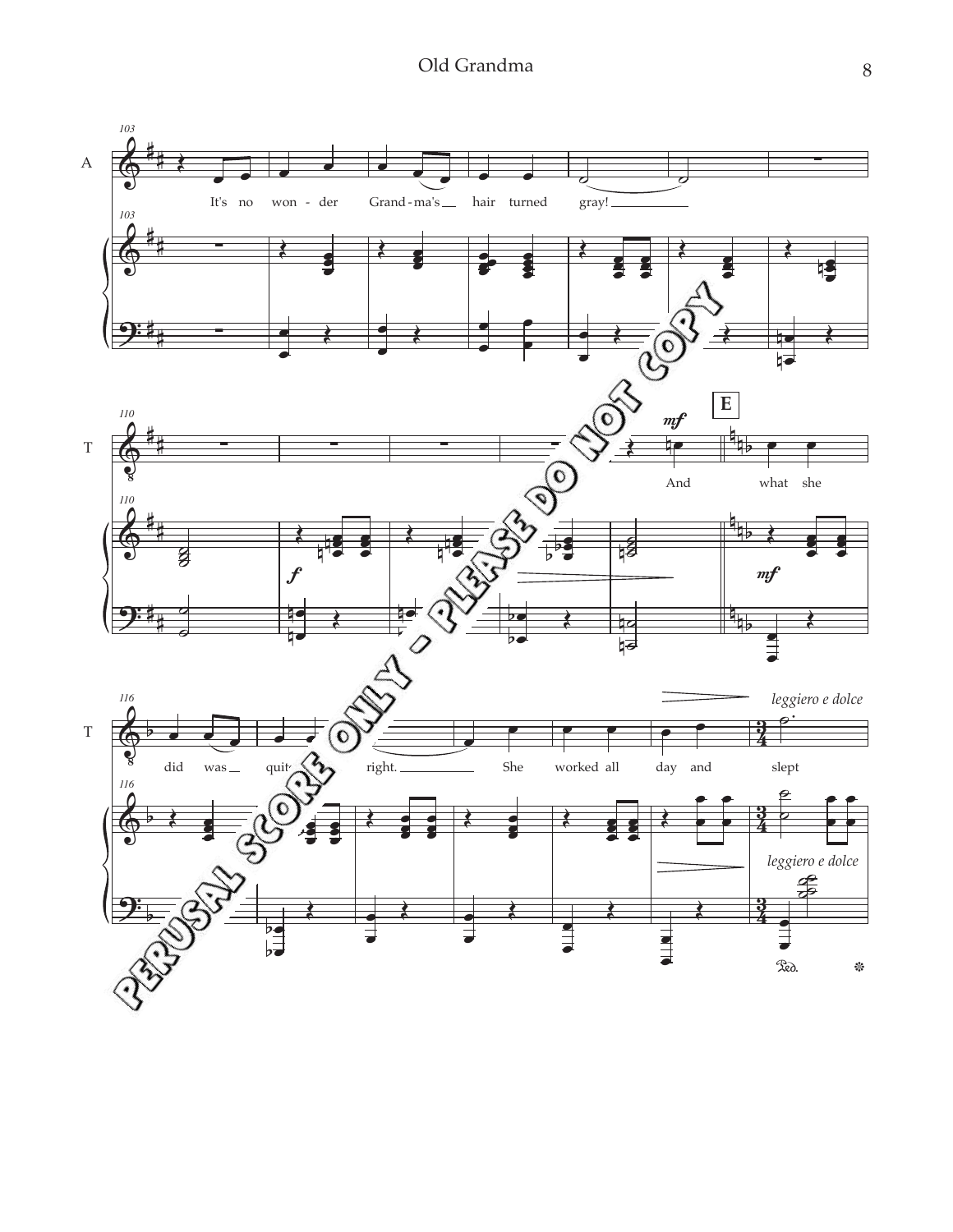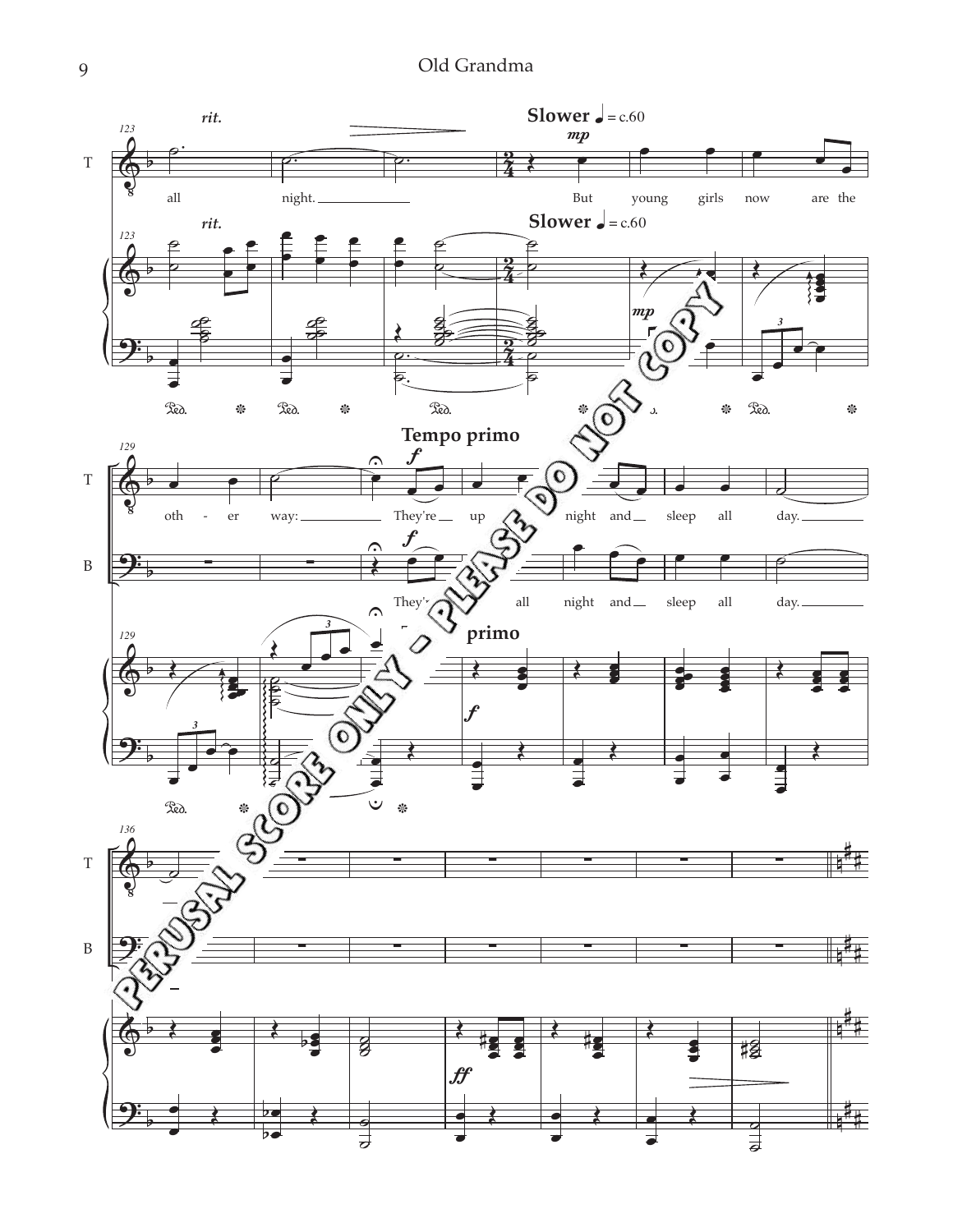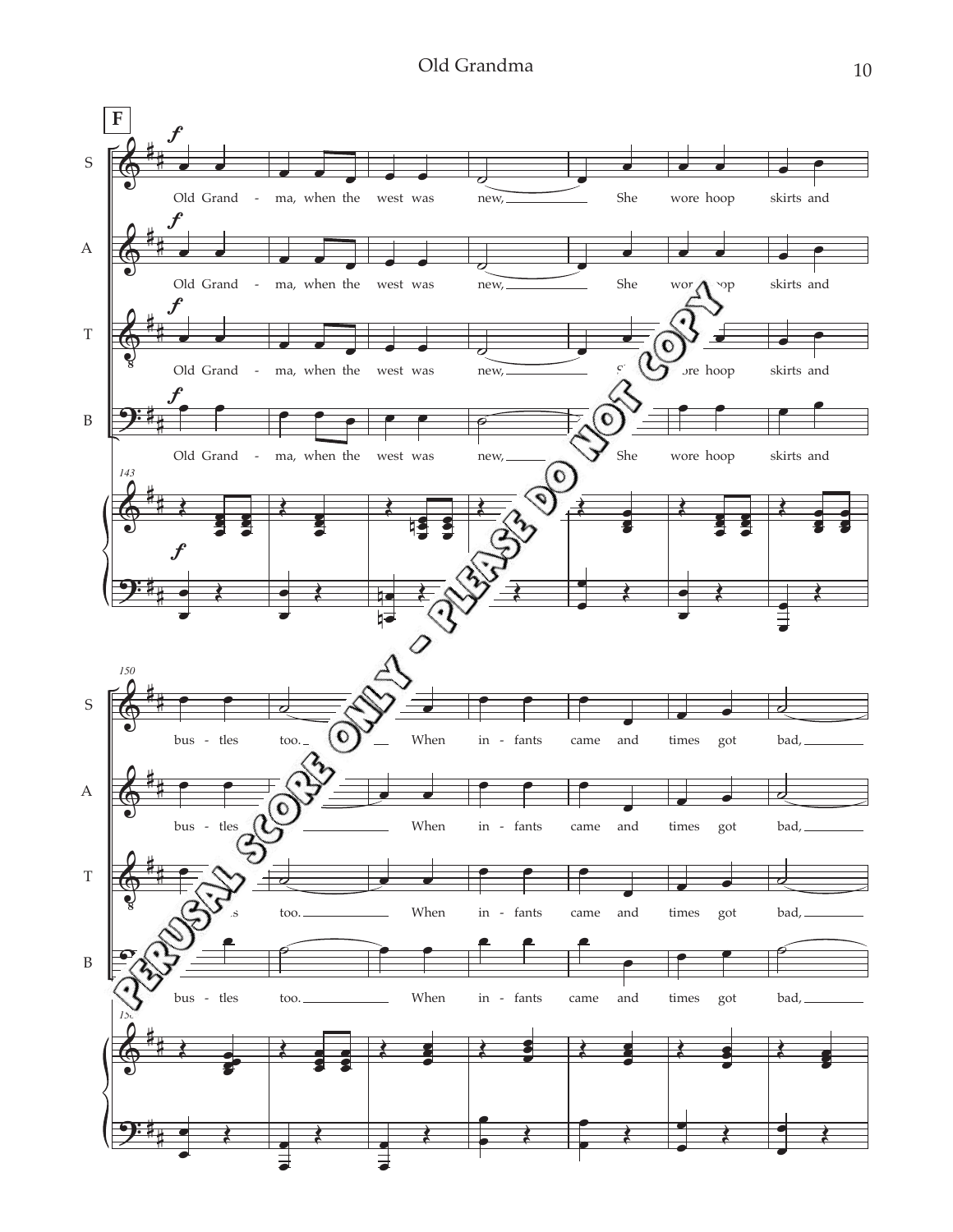